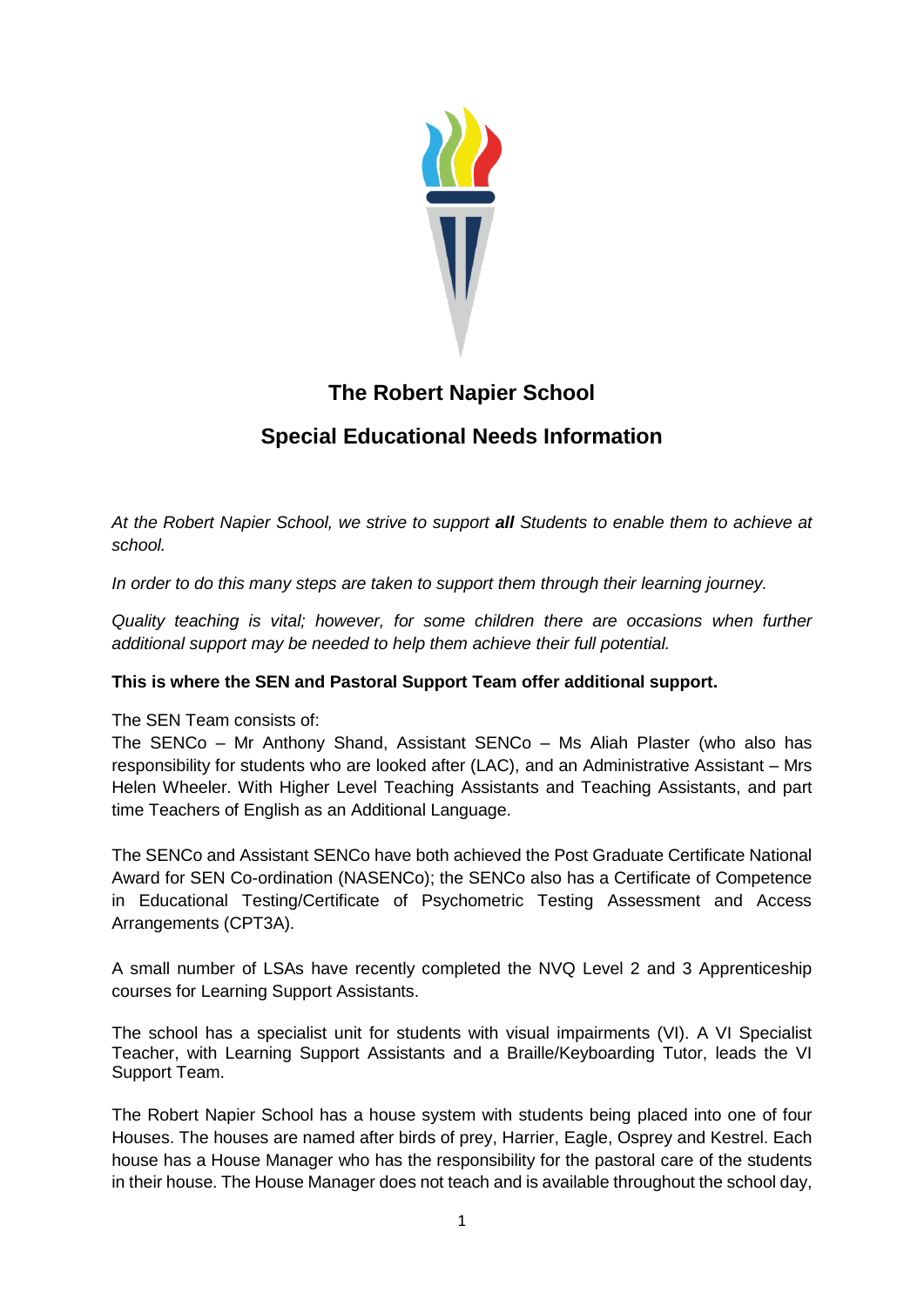as well as before school and after school, to work with students and their parents and carers to ensure that their pastoral needs are fully met.

The school has a part-time tutor of EAL (English as and Additional Language) to work with students who have difficulties with English; they also work closely with staff to differentiate the curriculum.

## **There are many SEN terms that are abbreviated which can lead to confusion (even for us!).**

| <b>AAP</b>      | <b>Attendance Advisory Practitioner (EWO)</b>         |
|-----------------|-------------------------------------------------------|
| <b>ADD</b>      | <b>Attention Deficit Disorder</b>                     |
| <b>ADHD</b>     | <b>Attention Deficit &amp; Hyperactivity Disorder</b> |
| <b>ASD</b>      | <b>Autistic Spectrum Disorder</b>                     |
| <b>SEMH</b>     | <b>Social Emotional and Mental Health</b>             |
|                 | (Replaced BESD - Behaviour Emotional and              |
|                 | <b>Social Difficulties)</b>                           |
| <b>CAF</b>      | <b>Common Assessment Framework</b>                    |
| <b>CAMHS</b>    | <b>Child &amp; Adolescent Mental Health Service</b>   |
| <b>COP</b>      | <b>Code of Practice</b>                               |
| CP              | <b>Child Protection</b>                               |
| <b>DCD</b>      | <b>Developmental Co-ordination Disorder</b>           |
| <b>EAL</b>      | <b>English as an Additional Language</b>              |
| <b>EP</b>       | <b>Educational Psychologist</b>                       |
| <b>FSM</b>      | <b>Free School Meals</b>                              |
| HI              | <b>Hearing Impairment</b>                             |
| <b>ISR</b>      | <b>In School Review</b>                               |
| <b>KS</b>       | <b>Key Stage</b>                                      |
| <b>LAC</b>      | <b>Looked After Child</b>                             |
| LA              | <b>Local Authority</b>                                |
| <b>MLD</b>      | <b>Moderate Learning Difficulty</b>                   |
| <b>NC</b>       | <b>National Curriculum</b>                            |
| $\overline{OT}$ | <b>Occupational Therapist</b>                         |
| <b>PSP</b>      | <b>Pastoral Support Programme</b>                     |
| <b>SaLT</b>     | <b>Speech &amp; Language Therapy</b>                  |
| <b>SEN</b>      | <b>Special Educational Needs</b>                      |
| <b>SEND</b>     | <b>Special Educational Needs &amp; Disability</b>     |
| <b>SENCO</b>    | <b>Special Educational Needs Co-ordinator</b>         |
| <b>SpLD</b>     | <b>Specific Learning Difficulty</b>                   |
| VI              | <b>Visual Impairment</b>                              |
|                 |                                                       |

**Below is a glossary of the most used SEN terms.**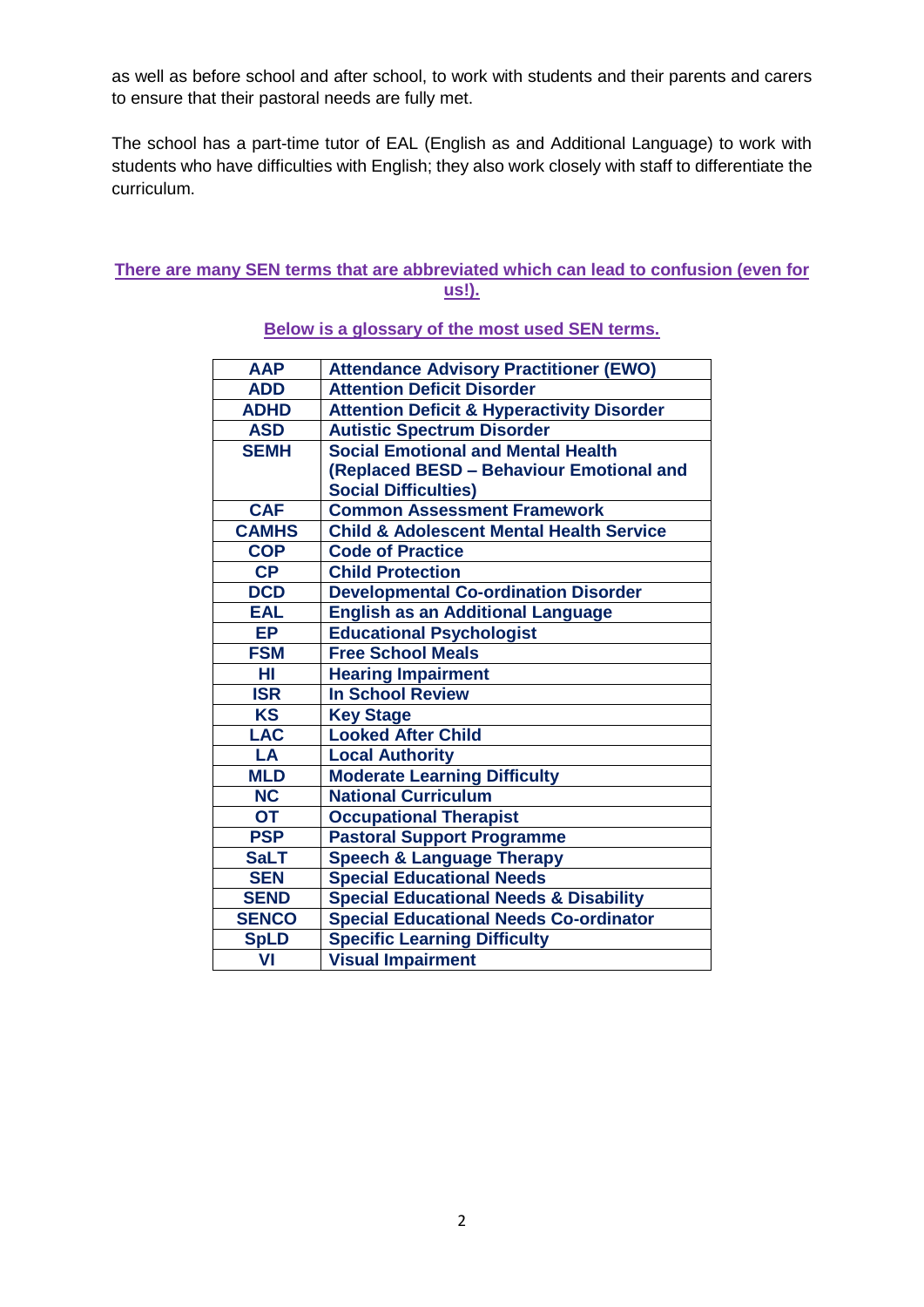# **Current SEN Updates**

## *What is Pupil Premium?*

*The Pupil Premium was introduced in April 2011 and is allocated to schools to work with students who have been registered for free school meals at any point in the last six years (known as 'Ever 6 FSM'). Schools also receive funding for children who have been looked after through the care system continuously for more than six months, and children of service personnel.*

## *Why has it been introduced?*

*The Government believes that the pupil premium, which is additional to main school funding, is the best way to address the current underlying inequalities between children eligible for free school meals (FSM) and their peers by ensuring that funding to tackle disadvantage reaches the students who need it most.*

## *Who decides on how the money is spent?*

*In most cases the pupil premium is paid direct to schools, allocated to them for every student who receives free school meals. Schools decide how to use the funding, as they are best placed to assess what their students need.*

## *How are schools accountable for the spending of Student Premium?*

*They are held accountable for the decisions they make through:*

- *The performance tables which show the performance of disadvantaged students compared with their peers.*
- *The new Ofsted inspection framework, under which inspectors focus on the attainment of student groups, in particular those who attract the Student Premium.*

## **Children and Families Act 2014**

The Children and Families Act takes forward the Government's commitments to improve services for vulnerable children and support strong families. It underpins wider reforms to ensure that all children and young people can succeed, no matter what their background. The Act has also reformed the systems for adoption, looked after children, family justice and special educational needs.

The Act extends the SEN system from birth to 25, giving children, young people and their parents/carers greater control and choice in decisions and ensuring needs are properly met.

## It takes forward the reform programme set out in *Support and Aspiration: A New Approach to Special Educational Needs and Disability: Progress and Next Steps* by:

- $\triangleright$  replacing statements and learning difficulty assessments with a new birth- to-25 Education, Health and Care Plan, extending rights and protections to young people in further education and training and offering families personal budgets so that they have more control over the support they need;
- $\triangleright$  improving cooperation between all the services that support children and their families and particularly requiring local authorities and health authorities to work together: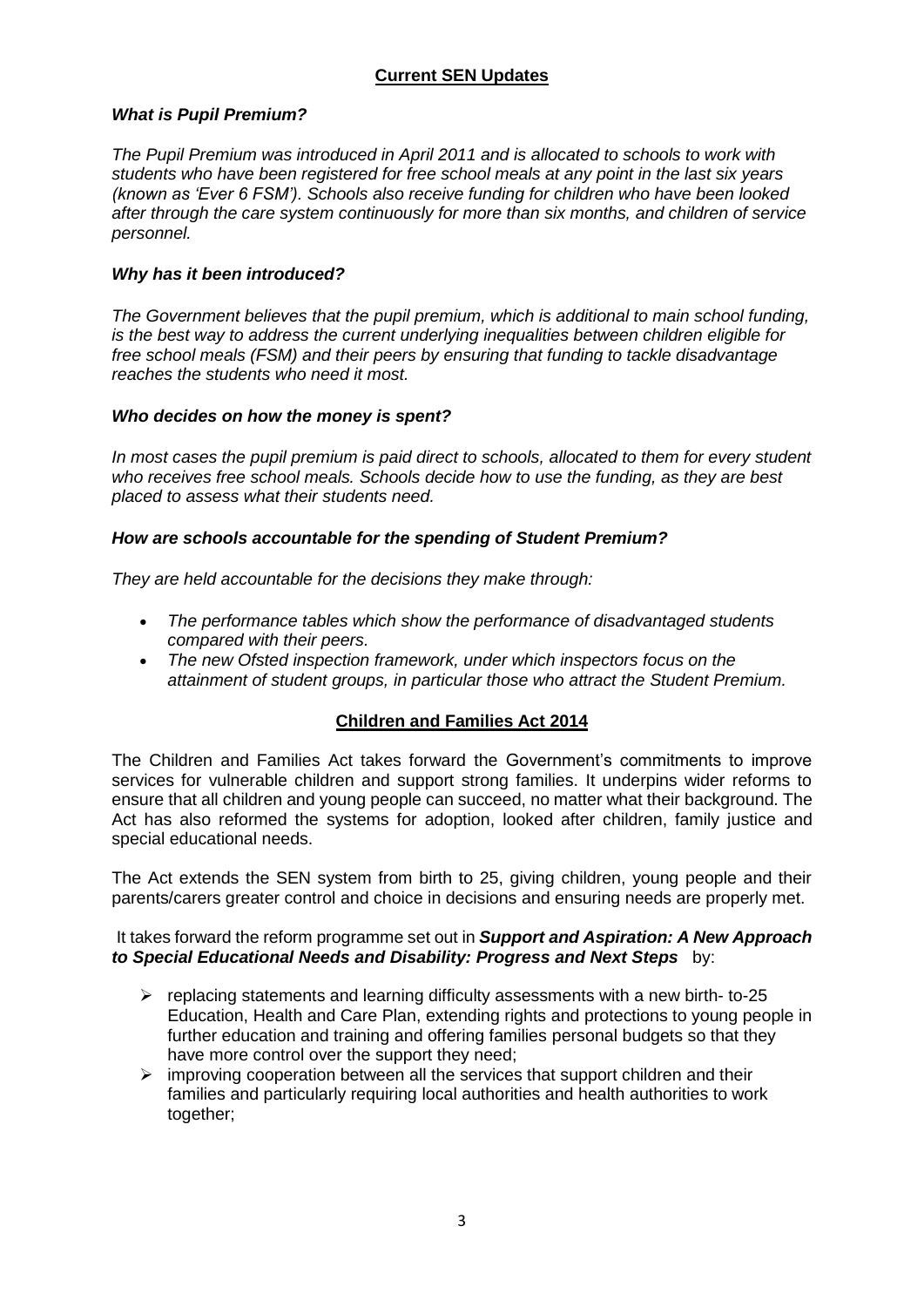$\triangleright$  requiring local authorities to involve children, young people and parents in reviewing and developing provision for those with special educational needs and to publish a 'local offer' of support.

What is the Local Offer?

• The Local Offer was first introduced in the Green Paper (March 2011) as

"*a local offer of all services available to support disabled children and children with SEN and their families. This will set out what is normally available in schools to help children with lower-level SEN as well as the options available to support families who need additional help to care for their child*."

What will it do?

• The Medway framework will allow the Local Offer to provide parents/carers with information about how to access services in their area, and what they can expect from those services.

With regard to Education, it will let parents/ carers and young people know how school and colleges will support them, and what they can expect across the local settings. The Local Offer Steering Group developed questions for schools, and trialled them with a small number of settings.

 There are 14 questions, *devised in consultation with parents/carers and other agencies,* which reflect their concerns and interests. These will be answered by agencies, schools and colleges to provide information to parents and carers to enable them to make decisions about how to best support their child's needs.

*Below are the Robert Napier Schools responses to these questions.*

## **1. How does the Robert Napier School know if a student needs extra help?**

*We know when students need help if:*

- *Concerns are raised by parents/carers, we meet with parents to discuss their concerns and how we can support their son/daughter*
- *teachers, support staff or the students' previous school*
- *There is lack of progress*
- *The student achieves poor assessment or test scores*
- *There is a change in the student's behaviour*
- *The student asks for help; we meet with the student to how we can assist them in overcoming their concerns and difficulties*

## **What should I do if I think my child may have special educational needs?**

- *If you have concerns you should contact your child's House Manager or the School SENCo/Assistant SENCo.*
- *The SENCo or Assistant SENCo attends all Parent Consultation Evenings and is available to meet with parents/carers to discuss concerns.*
- **2. How will I know how the Robert Napier School supports my child?**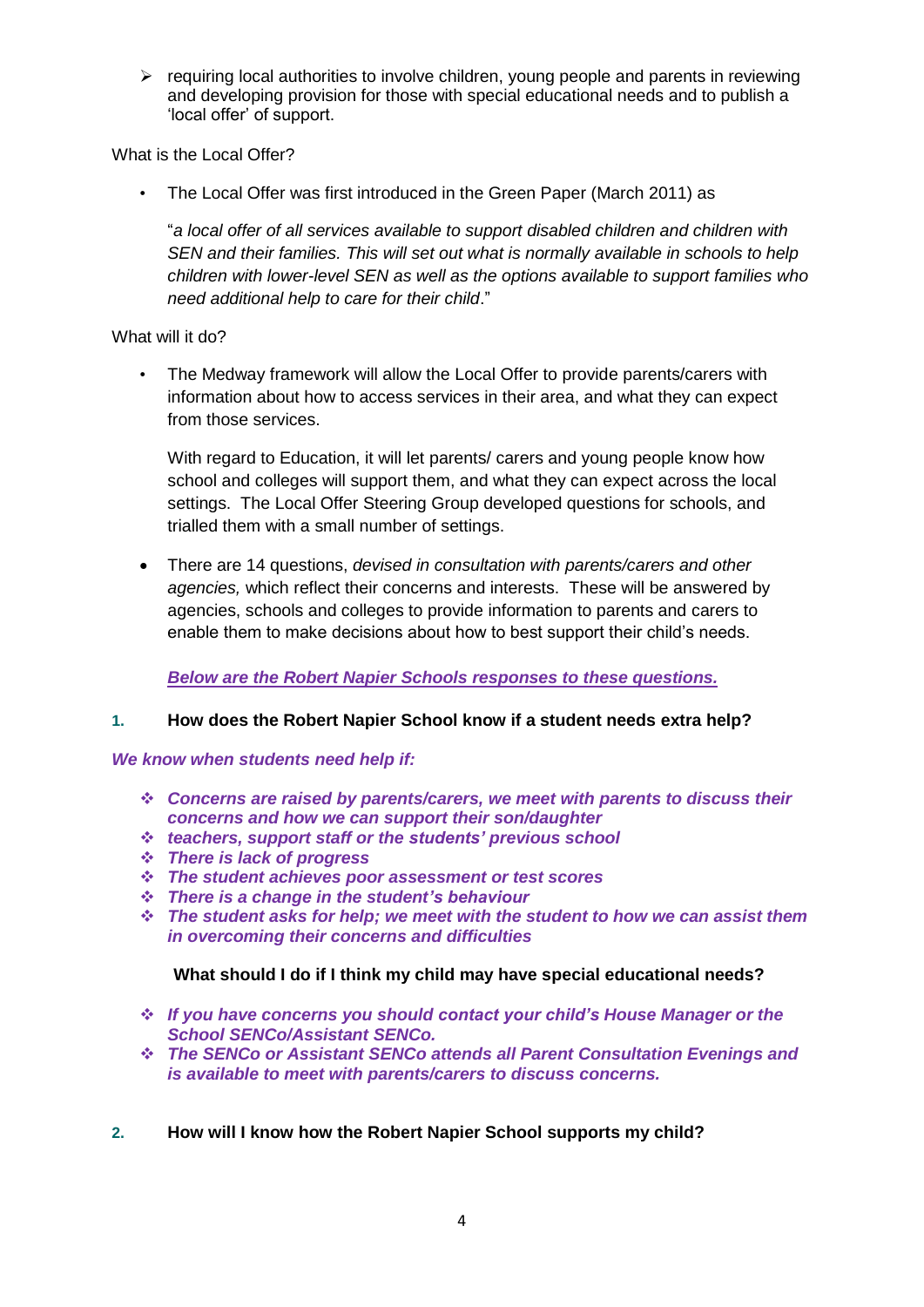- *If a student has needs related to more specific areas of their education, such as handwriting, speech and language difficulties, numeracy & literacy skills etc. then the student may be placed in an intervention group. This will be run by the Higher Level Teaching Assistant or Learning Support Assistant. The length of time of the intervention will vary according to need but will generally be for a term. The interventions will be regularly reviewed by all involved to ascertain the effectiveness of the provision and to inform future planning. A letter will be sent home to inform you that your child has been invited to attend the intervention*
- *The school organises In School Reviews (ISR) which are held three times a year. At the ISR we discuss students that we have concerns for with our Educational Psychologist, School Counsellor and other representatives from outside agencies. We will contact you if we discuss your son or daughter and explain the outcomes of the discussion.*
- *In class support for students is often shared between a number of students in a class. The support is not specific to any one student but is available to any one of the students at their request for support, in these circumstances it will not always be possible to identify to parents that support has been made available.*
- *Occasionally a student may need more expert support form an outside agency such as the Children's Therapy Team, Paediatrician etc. Referral forms are then completed in conjunction with parents/carers and forwarded to the most appropriate agency. After a series of assessments, a programme of support is usually provided to the school and parents/carers.*
- *Students with an Education Health and Care Plan will have an Annual Review of their Plan; their Parents/Carers will be invited to attend this meeting to review their progress and plan for the next years support.*
- *The Robert Napier School has two part time teachers who provide support for students with EAL (English as an Additional Language); the teachers will contact parents if they intend to work with students for a prolonged period.*

## *3.* **How will the curriculum be matched to my child's needs?**

- *All students on the Schools SEN Register have a SEN Profile advising how the students can be best supported; the Profile is compiled by the HLTAs using information from Teaching Assistants supporting the young person. Students are interviewed and contribute to the profile on their difficulties and how they like to be supported in class. The SEN Profile is attached to the SEN area of SIMs to allow all staff to access to the document. Copies of the document are available to the student and their parent/carer at request*.
- *When a student has been identified with special needs their work may be differentiated by the subject teacher to enable them to access the curriculum more easily.*
- *LSAs may be allocated to work with the student in a 1-1 or small group to target more specific needs at the direction of the subject teacher.*
- *If appropriate specialist equipment may be given to the student to assist them, this may include the use of IT equipment such as an Alphasmart or Notebook Computers.*

## **4. How will I know how my child is doing?**

- *You will be able to discuss your child's progress at Parents Evenings.*
- *You will receive tracking reports and/or a written report on the progress of your child three times each school year.*
- *You are welcome to contact your child's teachers or House Manager at any time.*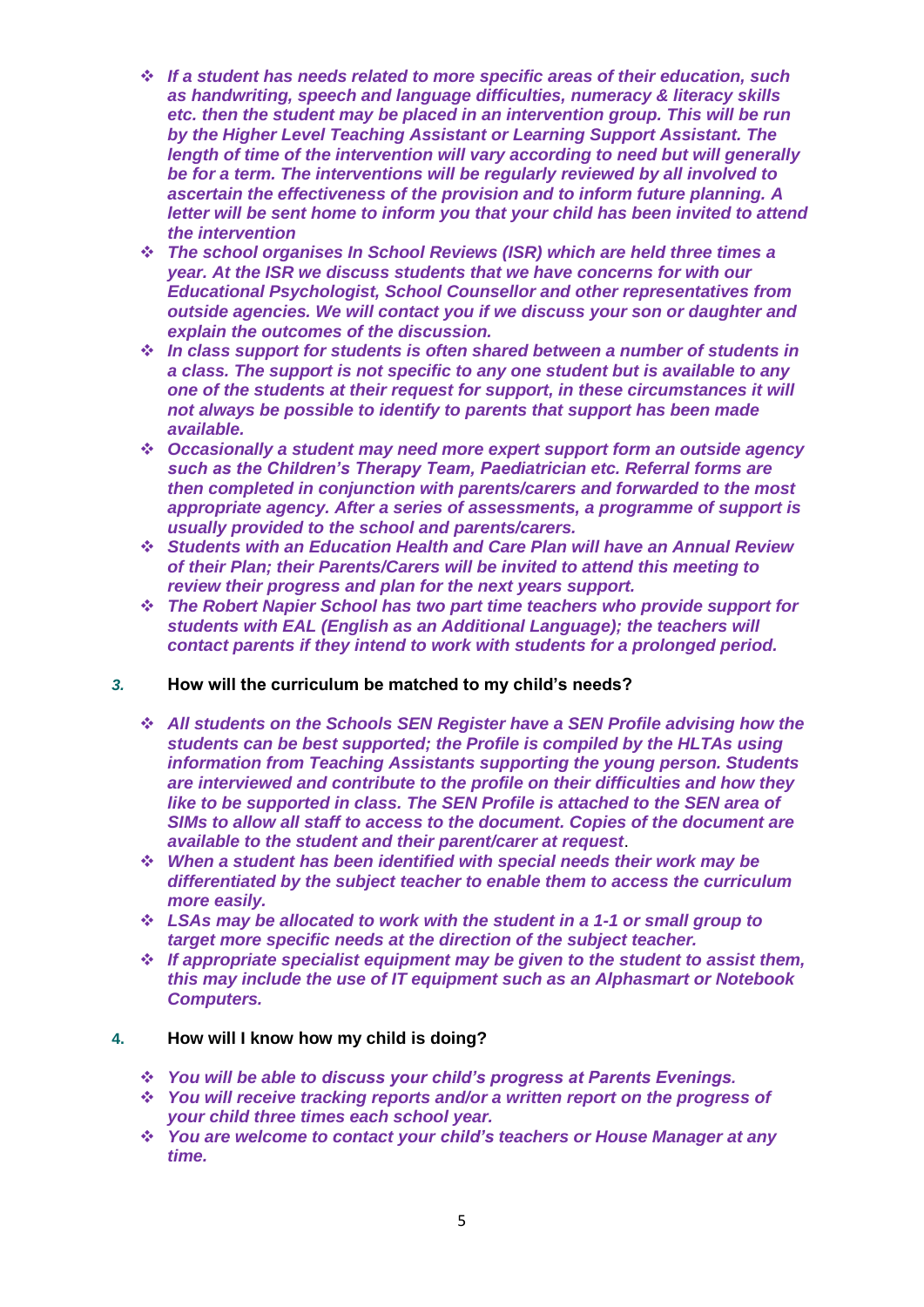- *If you would like to discuss your child's SEN or any aspect of their support, please contact the SENCo or the Assistant SENCo.*
- *All SEN Students have an SEN Profile that identifies their SEN/D and how they like to be supported.*

**How will you help me to support my child's learning?**

- *Their subject teacher may suggest ways of supporting your child in their learning at parents' evenings.*
- *The SENCo/Assistant SENCo may meet with you to discuss how to support your child.*
- *Meetings with House Managers may suggest strategies to use if there are problems with a child's behaviour/emotional needs.*
- *If outside agencies including the Educational Psychologist have been involved, suggestions and strategies may be recommended that could be used to support your child's learning.*

## *5.* **What support will there be for my child's overall well-being?**

*The school offers a wide variety of pastoral support for students who are encountering emotional difficulties.*

*These include:*

- *House Managers are available throughout the school day to support students in their lessons and at social times. Parents are encouraged to contact the House Managers should they have any concerns regarding the well-being of their child.*
- *The school has a number of members of staff who have been trained in respect of Safeguarding (Child Protection); the Designated Person with responsibility for Child Protection is Mr Leadbetter.*
- *Students who find lunchtimes a struggle are able to join the Lunchtime Club Munch It is run by experienced Learning Support Assistants. Fun games and activities are made available to help provide the students with social skills to enable them to form friendships.*
- *The School employs counsellors from the charity MIND who work two days each week. Students are able to self- refer to the counsellor. Requests for counselling can also be made by their parents/carers and teachers. All requests/referrals for counselling are carefully considered and are responded to according to their urgency.*
- *The School employs a MIND well-being worker for one day each week who delivers support for individuals and small groups of students. The aim of the support is to develop the emotional well-being of the young people. There are specific programmes for anger-management.*
- *The school runs the Horizon Programme aimed at developing students confidence, social skills and independence. The programme is for Key Stage 3 students and runs for 12 weeks for one day each week.*
- *We work with outside agencies wherever possible to provide additional support for students well being.*

 **Students with medical needs**

 *If a student has a medical need then a detailed HealthCare Plan will be compiled for them. The Health Care Plan may also involve the School Nurse.*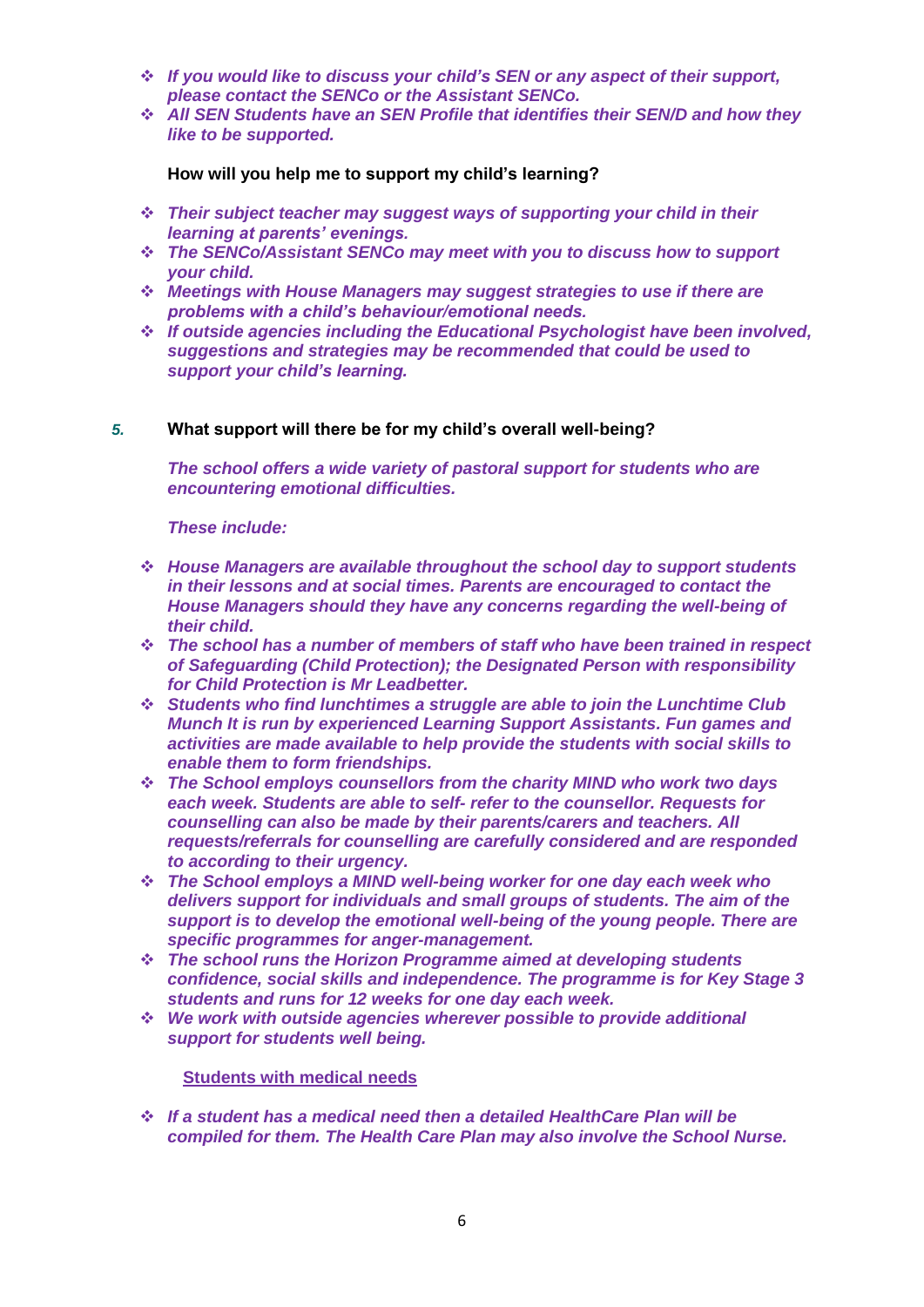- *In some circumstances the Health Care Plan may be made available to the School First Aid trained staff to ensure that they are fully aware of the students' needs.*
- *All students with Health Care Plans have their information made available to all staff on the schools electronic information system SIMs.*
- *We will inform Parents/Carers of students with Health Care Plans of the content and how we intend to use the Health Care plans.*

## **6. What specialist services and expertise are available at or accessed by the school?**

 **At times it may be necessary to consult with outside agencies to receive their more specialised expertise. We will involve both Parents/Carers and the young person in the referral to these agencies. Referrals to these agencies may be as a result of discussions at the School ISR.**

#### **The agencies used by the school include:**

- *Educational Psychologist*
- *Medway Hospital (Paediatricians)*
- *School Nurse*
- *Autism Outreach Team*
- *Child Protection Advisors*
- *CAST (Child & Adolescent Support Team) – Tier 2*
- *CAMHS (Child Young Peoples Well Being Service - NELFT) – Tier 3*
- *AAP (Attendance Advisory Practitioner previously known as Educational Welfare Officers)*
- *PASS (Physical & Sensory Service) to support students with hearing/visual Impairment*
- *Inclusion Team*
- *Social Services*
- *The School employs independent Speech and Language Therapists for one day each month.*
- *MAGIC (Medway Autism Group & Information Centre)*

*The Educational Psychologist is allocated to our school. He/she will normally only work directly with students whose needs are felt to be quite considerable and have not responded well to the interventions previously put in place for them.*

*This involvement is generally planned at the ISR (In School Review). These are meetings held three times a year between school staff and where appropriate, other professionals. The aim of an ISR is to gain an understanding of and try to plan to resolve a student's difficulties.*

*In order to help understand the student's educational needs better, the psychologist may meet with the parents/carers and give feedback after the assessment has been completed.*

*He/she will offer advice to the school and parent/carers on how to best support the student in order to take their learning forward.*

## **7. What training have the staff supporting children and young people with SEND had or are having?**

**The School has provided training for Teachers and Support Staff to choose to attend. These have included sessions on:**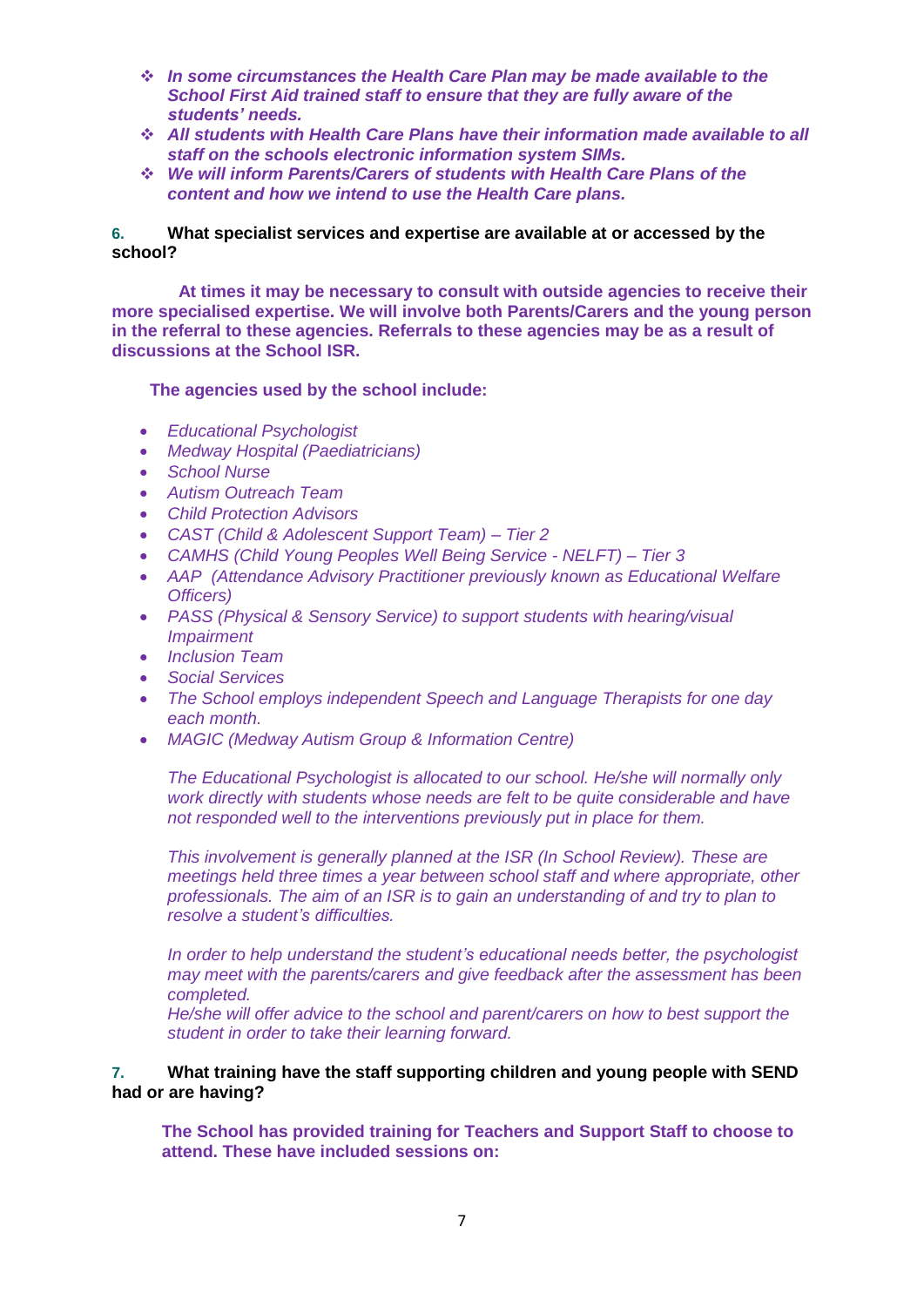- *How to support students with a diagnosis of dyslexia.*
- *How to support students on the Autistic Spectrum.*
- *How to support students with EAL*
- *How to identify and support students who are Young Carers*
- *How to support students with Hearing Impairments.*
- *How to work with students with Visual Impairments*
- *Classroom Management (SEMH)*

*The SENCo and Assistant SENCo has completed the National Accreditation for SENCo.* 

*A small number of LSAs have recently completed the NVQ Level 2 and 3 Apprenticeship courses for Learning Support Assistants.*

**8. How will my child be included in activities outside the classroom including school trips?**

 *Activities and school trips are available to all students*

- *Risk assessments are carried out and procedures are put in place to enable all students to participate.*
- *If a health and safety risk assessment suggests that that an intensive level of 1:1 support is required for a student to attend a particular activity or trip additional members of staff with first aid training will be invited to attend the activity to ensure that the students are appropriately cared for.*

#### **9. How accessible is the school environment?**

*As a school we are consider individual access requirements. The School has published an Accessibility Plan that considers this issue in more detail. The Accessibility Plan can be found on the school Website.*

 *Facilities we have at present include:*

- *Ramps into school to make the building accessible to all.*
- *Toilets adapted for disabled users.*
- *Wide doors in some parts of the building.*
- *The Caxton Building has a lift to make all floors accessible.*
- *Reasonable adjustment has been made to ensure that all areas of the school are accessible.*

## **10. How will the school prepare and support my child when joining the School or transferring to a new College or University?**

*The Robert Napier School will support students with a wide range of Special Educational Needs and Disabilities; the school will make reasonable adjustments to meet the requirements of the Equality Act 2010. This will include access requirements described in the school accessibility plan.* 

*The Local Authority will identify Students with Education Health and Care Plans who may wish to attend the school, the school must ensure that they can meet the needs of the young person before a place can be offered. That their placement would be*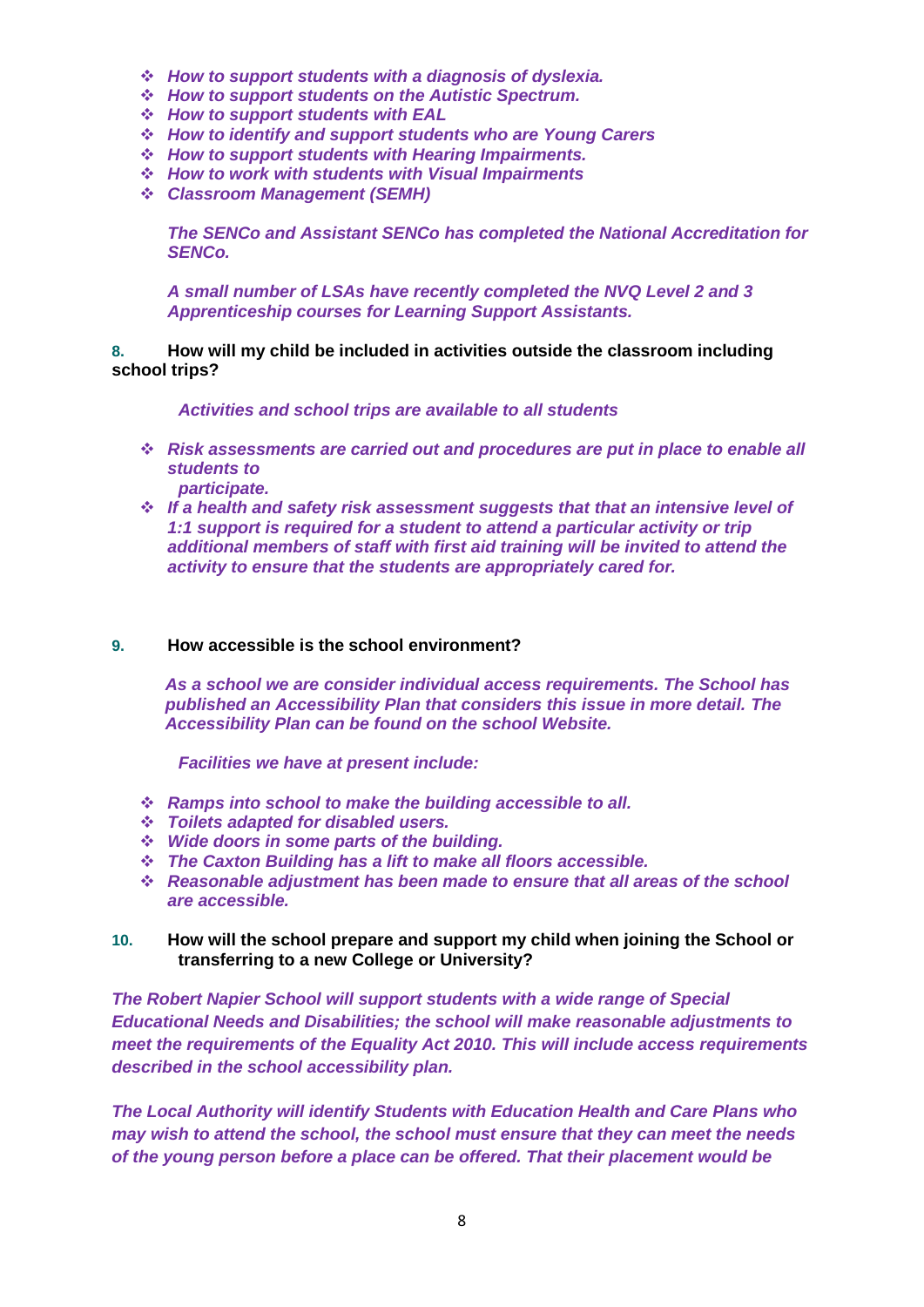*compatible with the efficient education of the other students with whom he would be educated.*

*The Robert Napier School understands what a stressful time moving school can be therefore many strategies are in place to enable the student's transition to be as smooth as possible.*

## *These include:*

- *Meetings with the student's previous schools prior to leaving/arriving.*
- *The school has designed a form to collect all important information on the student from their previous school at transition.*
- *The SENCo will attend Annual Reviews for students with an Education Heath and Care Plan in their last year at school before they transfer to the Robert Napier School. Where a student may have more specialised needs, a separate meeting is arranged with the parents/carers and where appropriate the student.*
- *Year 6 students attend a Transition Day where they spend the day attending taster lessons.*
- *If students have been identified by their Primary School as having additional needs and may find the transfer to Secondary School difficult they may be invited to attend an additional visit to the school. During this visit they will meet the SENCo, members of the Learning Support Team and older students.*
- *Additional visits are also arranged for students who need extra time in their new school.*
- *The SENCo or Assistant SENCo are always willing to meet parents/carers prior to a student joining the school.*
- *For the older students who are thinking about moving on from the Robert Napier School has developed strong links with the Medway Youth Trust (previously known as the Connexions Service) who provide guidance to students for employment, training, Further and Higher Education.*
- *The Robert Napier School has a successful sixth form that offers a range of courses that is supplemented with links to other local schools.*
- *Students in Key Stage 4 and 5 have the opportunity of visiting Colleges and Universities to prepare for the application to different providers.*

## **11. How are the school's resources allocated and matched to children's special educational**

#### **needs?**

- *The SEN budget is allocated each financial year. The money is used to provide additional* 
	- *support or resources dependant on an individual's needs.*
- *Individual Pupil Premium payments are used to support that student's learning.*

#### *12.* **How is the decision made about how much support my child will receive?**

- *When the children join the school support is allocated on the information provided by the feeder school.*
- *During their school life, if further concerns are identified due to the student's lack of progress or well-being, then other interventions will be arranged.*